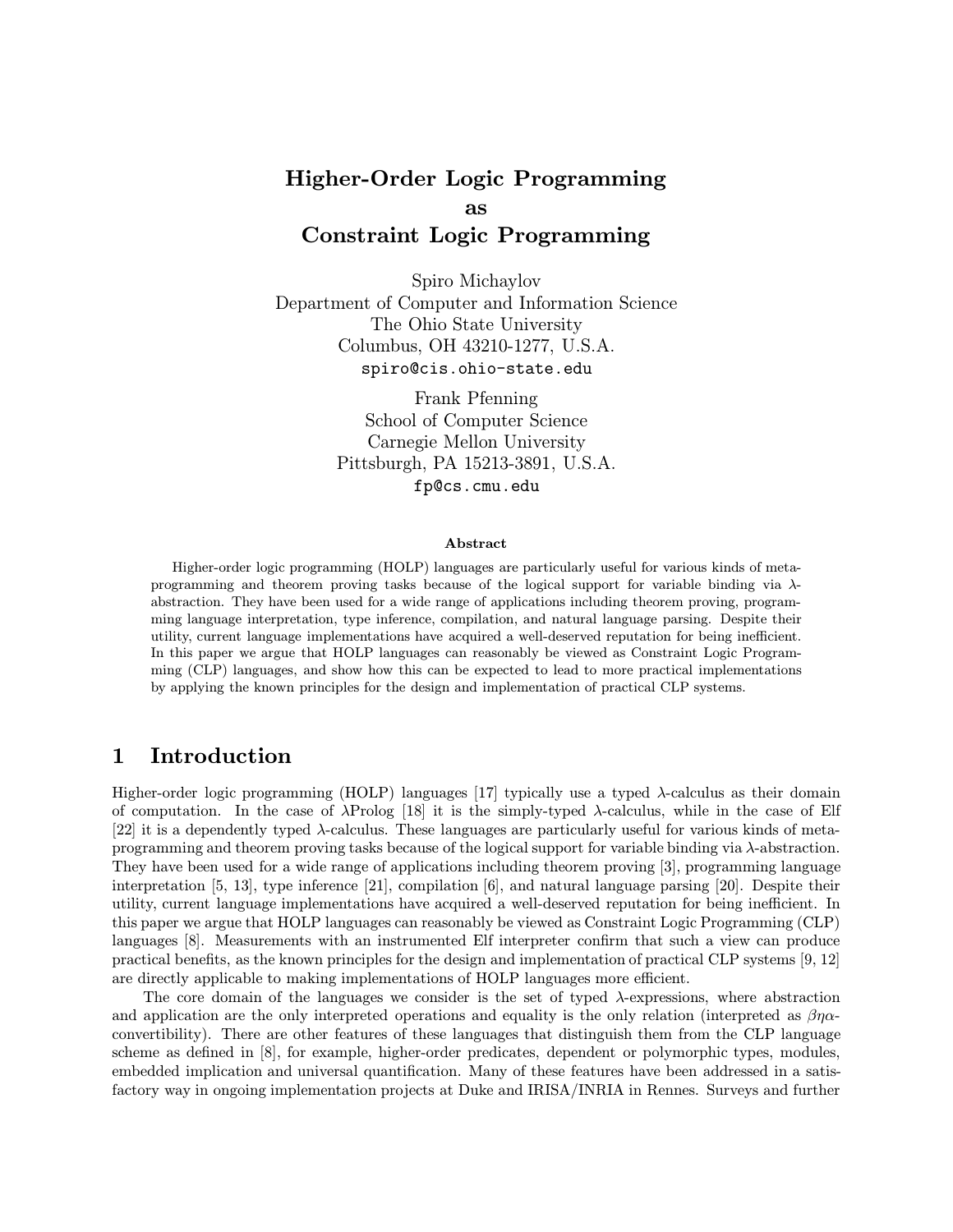references to the design of these implementations can be found in [11] and [1]. In this paper we will concentrate on the issues related to the view of higher-order logic programming as constraint logic programming which, we believe, has the most fundamental impact on expected execution speed.

## 2 Solving Equations Between Typed  $\lambda$ -Expressions

Full unification in higher-order languages is clearly impractical, due to the non-existence of minimal complete sets of most-general unifiers [7]. Therefore, work on  $\lambda$ Prolog has used Huet's algorithm for *pre-unification* [7], where so-called flex-flex pairs (which are always unifiable) are maintained as constraints, rather than being incorporated in an explicit parametric form. Yet, even pre-unifiability is undecidable, and sets of most general pre-unifiers may be infinite. While undecidability has not turned out to be a severe problem, the lack of unique most general unifiers makes it difficult to accurately predict the run-time behavior of λProlog programs that attempt to take advantage of full higher-order pre-unification. It can result in thrashing when certain combinations of unification problems have to be solved by extensive backtracking. Moreover, in a straightforward implementation, common cases of unification incur a high overhead compared to first-order unification. These problems have led to a search for natural, decidable subcases of higher-order unification where most general unifiers exist. Miller [15] has suggested a syntactic restriction  $(L_{\lambda})$  to  $\lambda$ Prolog, easily extensible to related languages [23], where most general unifiers are unique modulo  $\beta \eta \alpha$ -equivalence.

Miller's restriction has many attractive features. Unification is deterministic and thrashing behavior due to unification is avoided. Higher-order unification in its full power can be implemented if some additional control constructs (when) are available [16].

However, our empirical analysis [14] suggests that this solution is unsatisfactory, since it has a detrimental effect on programming methodology, and potentially introduces a new efficiency problem. Object-level variables are typically represented by meta-level variables, which means that object-level capture-avoiding substitution can be implemented via meta-level  $\beta$ -reduction. The syntactic restriction to  $L_{\lambda}$  prohibits this implementation technique, and hence a new substitution predicate must be programmed for each object language. Not only does this make programs harder to read and reason about, but a substitution predicate will be less efficient than meta-language substitution. This is not to diminish the contribution that  $L_{\lambda}$  has made to our understanding of higher-order logic programming. As we will describe below, it forms the basis for our approach to the implementation of HOLP languages.

### 3 A Practical Approach to Constraint Logic Programming

The generality of the CLP scheme allows languages to be defined that raise two important implementation problems:

• High overhead for frequently-occurring simple constraints.

It has been observed [9, 12] that the constraints that occur most frequently in the execution of programs in many CLP systems are relatively simple. However, the generality needed to solve the more complicated, but rarely occurring constraints tends to introduce overheads for solving all constraints. Ideally, it should be possible to solve the simple constraints without incurring this overhead.

- Some constraints may be too hard to solve or solve efficiently.
	- For many seemingly desirable domains, the required decision algorithms simply do not exist. For others, the decision problem may be open. For many more domains, either the decision problem is known to be intractable, or the best known algorithms are impractical. Even when a reasonably efficient decision procedure exists, it may be incompatible with the CLP operational model. In particular, a CLP implementation requires incremental satisfiability testing to be efficient. That is, it must be possible to determine efficiently whether a satisfiable set of constraints, augmented with a new constraint, is still satisfiable. Efficiency here loosely means that the time should be proportional more to the size of the added constraint than that of the previous, satisfiable, set. Furthermore, because of backtracking, it must be possible to undo such augmentations of the constraint set efficiently.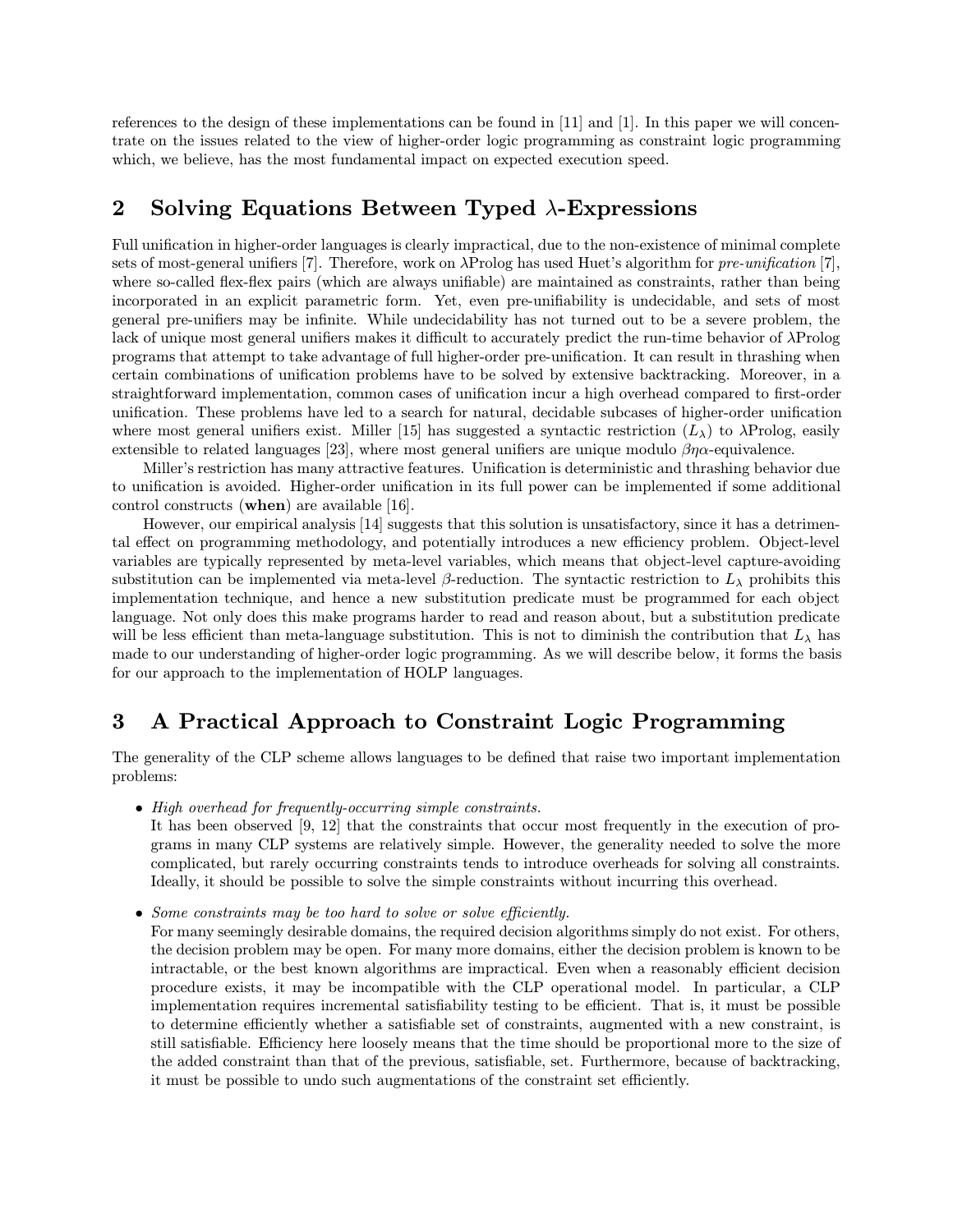Solving the first problem requires that the system be implemented with a bias towards frequently occurring constraints. A data structure that is most appropriate for certain special cases but cumbersome and inefficient for the general case can often result in dramatically improved overall performance.

One approach to the second problem is to syntactically restrict the kinds of constraints on the given domain that can be expressed. Such syntactic restrictions determine what expressions can be constructed using the operators, and what expressions the various relation symbols can be applied to. For example, arithmetic expressions could be restricted to be linear. It turns out that syntactic restrictions on constraints often rule out useful and natural programs. Such programs contain syntactically complex expressions that are typically simplified by the time they are selected at runtime. For example, a non-linear expression could become linear after instantiation of some variables.

We advocate another approach, by which constraints that cannot be decided (or decided efficiently) at the time they arise are delayed with the expectation that the problem will be simplified under additional constraints. This approach can be justified under two diametrically opposed philosophies underlying constraint logic programming.

In the first, perhaps more traditional view of constraint programming, it is important that the programmer should not have to be concerned with when information becomes available but just needs to provide enough constraints for it eventually to become available. Under this philosophy, the delaying approach achieves some amount of independence of the order in which constraints arrive at the solver without unduly restricting programs. This philosophy and the justification of delay is described in considerable detail by Jaffar *et al.* in [10], where it is argued further that delay does not require the programmer to think substantially more algorithmically.

The second view advances that a constraint logic programming language is a logic with a completely specified operational semantics, which programmers should know in order to predict runtime behavior and evaluate the efficiency of their programs. Under this view, the delaying semantics is simply a design decision in the specification of the language permitting a larger range of algorithms to be expressed concisely and naturally.

It is shown in [10] that delay can be implemented with overhead proportional to the number of delayed constraints whose state is affected by each additional constraint, rather than the total number of delayed constraints. The issue of how to restrict a CLP language appropriately has often arisen and been addressed in different ways in real systems. In CLP $(\mathcal{R})$  [9], the selection rule is modified to delay nonlinear constraints until they become linear. A similar approach to nonlinear arithmetic has been adopted in recent commercial versions of Prolog III. Furthermore, the same approach is now used in Prolog III to deal with the intractability of word unification: word equations are delayed until the length of the value of initial variables is known.

We have studied a selection of 12 representative and non-trivial Elf programs with a total of about 3500 lines of code [14]. We analyzed these programs from a static and dynamic perspective. Our study demonstrates that the above observations and strategies for dealing with the problems of CLP languages in general are directly applicable to HOLP languages, and that a considerable performance improvement can be expected. Conversely, the HOLP languages provide further evidence of the general applicability of this approach.

### 4 Special Cases of HOLP Constraints

Terms in Elf and λProlog that contain no abstraction or functional variables correspond directly to first-order terms (as in Prolog). Our empirical study showed that most unification was either simple assignment or firstorder (Herbrand) unification: around 95%, averaged over all examples. When λ-abstractions are present, substitution of a term for a bound variable ( $\beta$ -reduction) is a common operation. Most of these (about 95%) substitute a parameter<sup>1</sup> for a variable. Because first-order unification and parameter substitution dominate, the representation should be designed to handle these cases particularly efficiently.

The obvious representation for terms is that corresponding to first-order abstract syntax: a DAG with special nodes for application, abstraction etc. This is problematic because the frequently occurring first-order unification cases rely heavily on finding the principal functor, which in this representation is at the head

 $1A$  parameter (sometimes called *eigenvariable*) acts like a constant in unification, but has proper scope. It arises from solving universally quantified goals.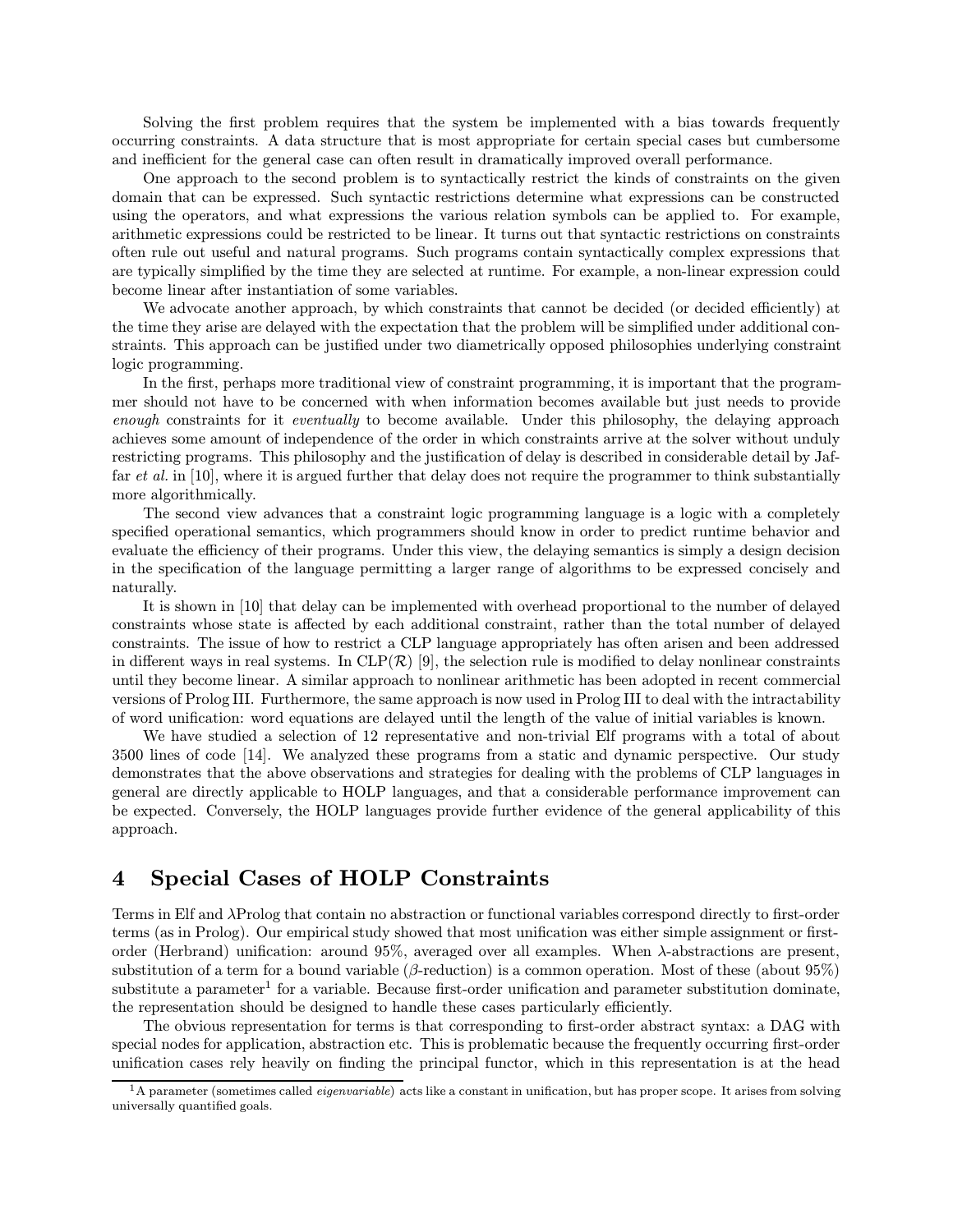

Figure 1: Conventional and Functor/Arguments term representations for Elf

of the spine of applications. Consider, for example, the representation of the term  $FM_1M_2M_3M_4$  shown on the left in Figure 1. The major inefficiency results when a disagreement pair must be classified. The classifications are mostly based on the nature of the head and in particular on whether it is a constant or not. Furthermore, in the frequently occurring Rigid-Rigid case (where both heads are parameters or constants), it is necessary to know which constant: the pair is only decomposed into argument pairs if the heads are identical; otherwise unification fails. In the left-associative representation, obtaining information about the head is too expensive. This suggests a representation as a pair of a functor and a list of arguments. This representation, for the same example, is shown on the right in Figure 1. Notice that this representation also makes it easier to make use of clause indexing on rigid term heads.

This Prolog-like functor/argument representation can be problematic when the head is a variable, since it may be bound to an expression which requires some normalization, producing a new head, and the old one needs to be stored for backtracking in some way. These complications are outbalanced by the efficiency improvement for the simple cases, since the overwhelming majority of λProlog or Elf equality constraints can be solved by Prolog unification. We conclude that functor/argument representation is an essential optimization for a  $\lambda$ Prolog or Elf implementation.<sup>2</sup>

In principle, an important part of term comparison in these languages is the test for  $\alpha$ -convertibility. The Duke representation proposal [19] suggests a de Bruijn representation [2] of terms for this reason. While that suggestion may well be appropriate, the empirical study showed the comparison of two abstractions to be a rare occurrence, and so this consideration alone should probably not be allowed to determine the choice of term representation.

Similarly, the implementation of substitution is an important issue. The dominant kinds of substitutions are those that replace bound variables by parameters—the representation should be optimized towards handling this case efficiently. This is a much more difficult issue than the representation of application, but our observations suggest that an explicit way to shift variable references in a term (through a special form of environment) might solve the efficiency problem associated with parameter substitutions.

<sup>&</sup>lt;sup>2</sup>Such a representation was in fact used pervasively in Nadathur's original implementation of  $\lambda$ Prolog up to LP2.7. In the current Elf implementation, a functor/argument representation is used as an intermediate form in the constraint solver for the reasons cited above.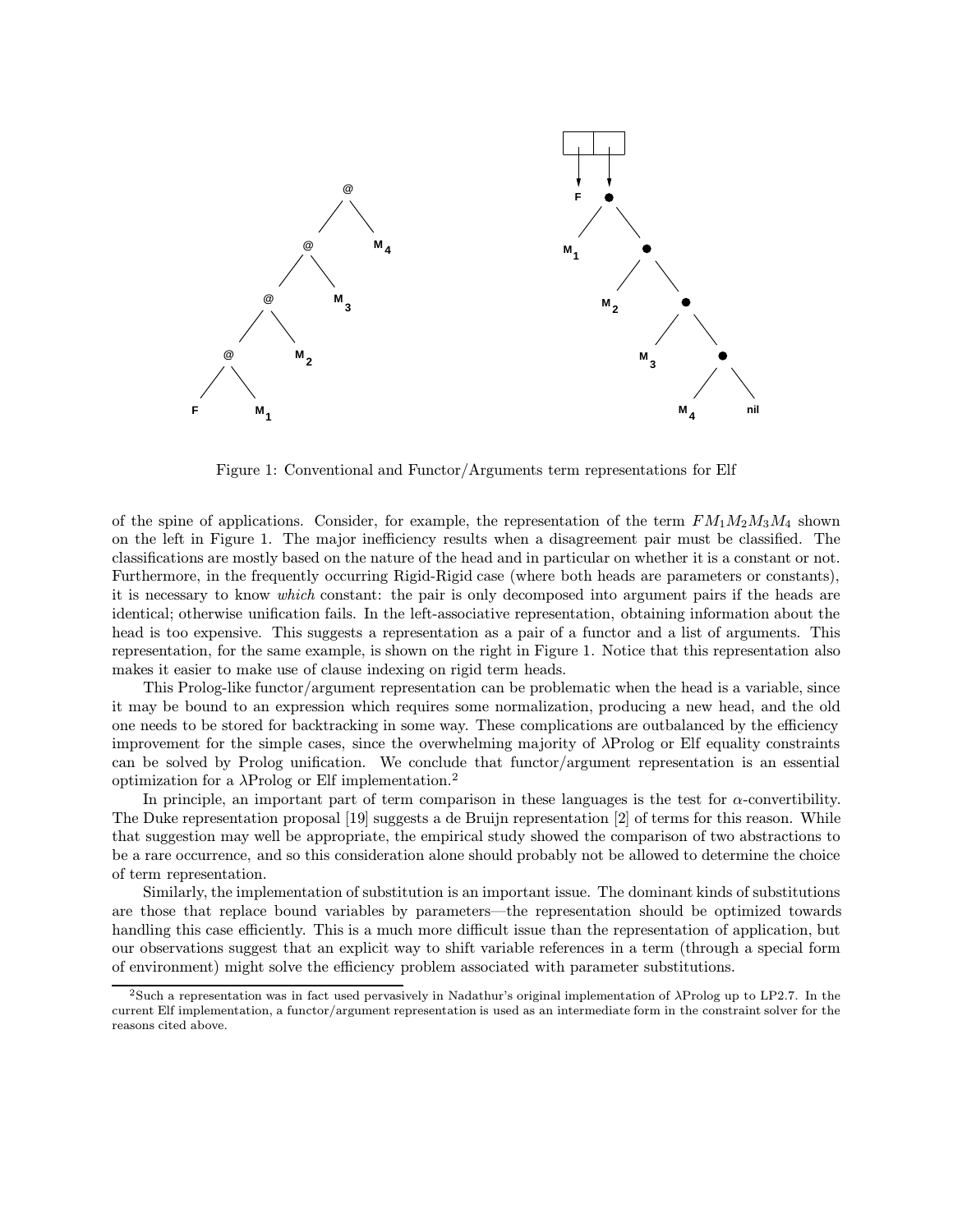### 5 Hard Constraints in HOLP

Even a brief examination of Elf and  $\lambda$ Prolog programs shows that syntactic restriction to  $L_{\lambda}$  would affect a significant proportion of programs. While these programs can be rewritten to conform to the  $L_{\lambda}$  restriction, doing so makes them harder to reason about and, with present implementation technology, significantly less efficient. Furthermore, most programs dynamically conform to the  $L_{\lambda}$  restriction even without delay, and we are aware of only one useful program that does not run properly when hard constraints are delayed [4]. On the other hand, there are programs that run significantly more efficiently when hard constraints are delayed (for example, type inference in the polymorphic  $\lambda$ -calculus [21]).

The operational semantics of Elf, in contrast to λProlog, is based on solving all dynamically arising equations that lie within an appropriate extension of  $L_{\lambda}$  to dependent types. All other equations (solvable or not) are delayed. We found that this addresses the problems with higher-order unification without compromising programming methodology. The primary disadvantage of this approach is that one must take care in interpreting the final answer, if it contains delayed constraints, as a conditional: each solution of the remaining constraints yields a proof of the original query. In this section, we state precisely which constraints are deemed to be hard in λProlog and Elf and how they arise, and show how the methodology described in [10] can be used to manage hard constraints in this context.

### 5.1 Classification of Higher-Order Terms

In Prolog each term can be classified as either a variable, a constant, or a compound term. Solving constraints over higher-order terms requires a finer classification. For example, a term might be a  $\lambda$ -abstraction or a  $\beta$ -redex. The critical cases, however, arise when the head of a term is either a variable or a constant. In our terminology, an Evar is an existential variable (logic variable, in Prolog terminology) and a Uvar is a parameter (a constant with a well-defined scope introduced when solving a universally quantified goal). An Evar E is said to depend on a Uvar x in a goal if E is introduced into the computation within the scope of x. If E depends on x the substitution term for E may contain occurrences of x, otherwise it may not. Terms are then classified as follows.

#### • Gvar

 $Fx_1x_2\cdots x_n, n\geq 0$  where F is an Evar, the  $x_i$  are Uvars, F does not depend on any  $x_i$ , and the  $x_i$ are all distinct.

• Flex

 $FM_1M_2\cdots M_n, n \geq 0$  where F is an Evar and the  $M_i$  are terms, and the Gvar conditions above are not satisfied.

#### • Rigid

 $fM_1M_2\cdots M_n, n\geq 0$  where f is a constant or a Uvar and the  $M_i$  are arbitrary terms.

Note that, to simplify the discussion, types and other classes of disagreement pairs have been omitted, since they are dealt with by straightforward recursive unifications. We should also emphasize that in this discussion the Flex case does not include the Gvar case, unlike in Huet's usage.

### 5.2 Classification of Constraints

A HOLP system must solve the nine kinds of equations arising from these three kinds of terms, collapsing to six kinds due to symmetry. The table in Figure 2 shows which pairs are directly solved and which are delayed. Note that the disagreement pairs that are directly solved will either have a most general solution or no solution.

The constraint solver state consists of a set of substitutions of the form  $X = M$  where X is an Evar and  $M$  is a term, such that  $X$  does not occur elsewhere, and a set of Flex-Flex pairs. This is an implicit solved form. In the implementation, the Evar-Term pairs are not represented as pairs, but by pointers from the variable to its instantiation term (as in Prolog). However, Flex-Flex pairs must be represented explicitly. In addition, the constraint solver must handle hard constraints, which arise in two ways: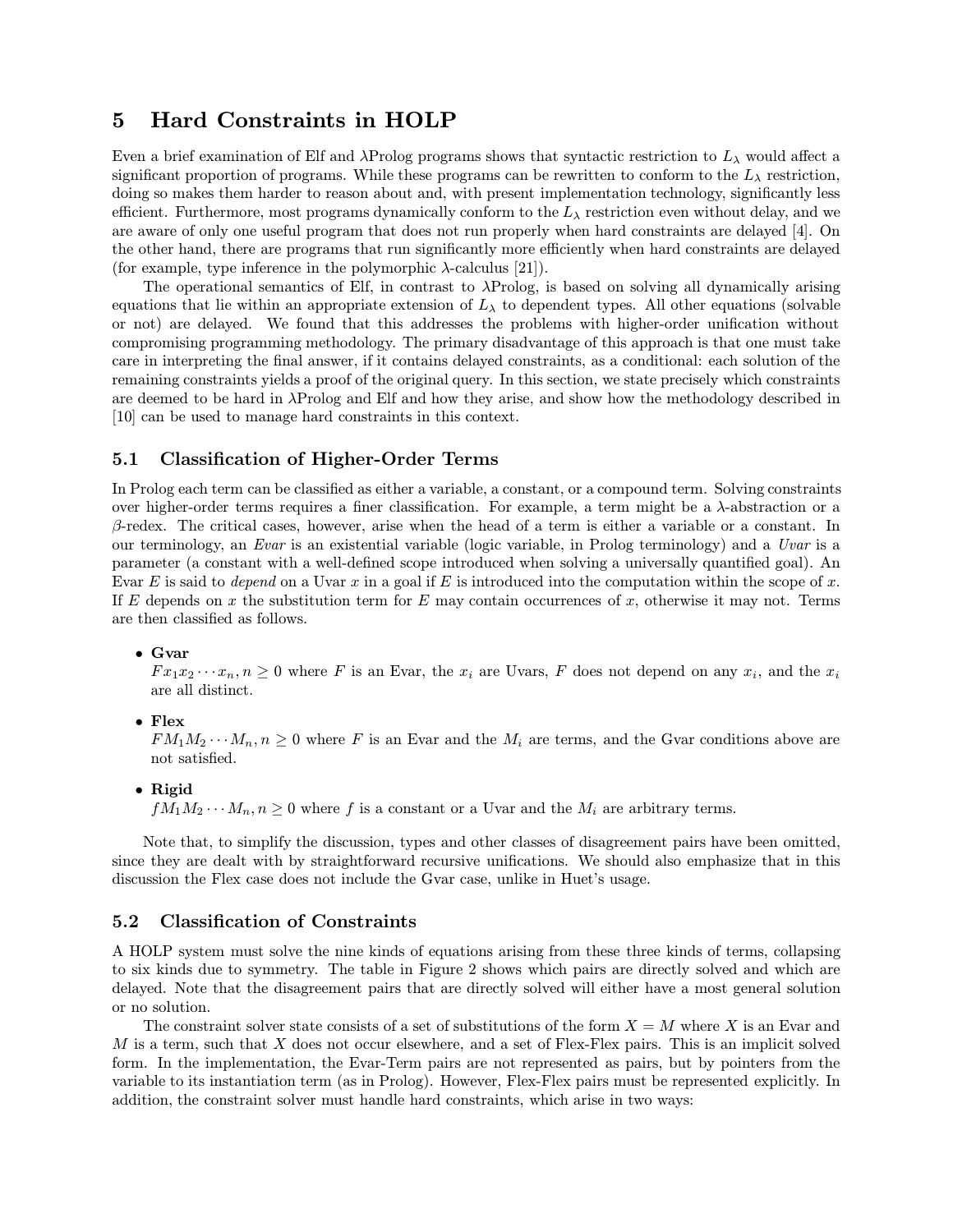| Core Elf Unification Table |       |       |       |  |  |
|----------------------------|-------|-------|-------|--|--|
|                            | Gvar  | Flex  | Rigid |  |  |
| Gvar                       | unify |       |       |  |  |
| Flex                       | delay | delay |       |  |  |
| Rigid                      | unify | delay | unify |  |  |

Figure 2: Core unification table for Elf

- 1. When a new disagreement pair is a Flex-Rigid pair (under the current substitution). This corresponds to the typical source of hard constraints in languages like  $CLP(\mathcal{R})$ .
- 2. When additional substitutions are added to the solver as a result of solving a new disagreement pair, and these can be used to rewrite some Flex-Flex pair already in the solver to a pair that is a hard constraint.

The second situation is unusual for constraint languages, since a conjunction of directly solvable constraints may be simplified into a hard constraint. However, this is not problematic in the context of the methodology described in [10]: it merely requires that Flex-Flex pairs be treated as if they were hard constraints when designing the wakeup system, as described below.

### 5.3 A Wakeup System

In this section, our aim is to describe the management of hard constraints in Elf in terms of the framework developed by Jaffar *et al.* in [10].

We need five wakeup degrees in addition to *awakened*. These are for Flex-Flex, Flex-Rigid, Rigid-Flex, Flex-Gvar, and Gvar-Flex. We note that it is not desirable to combine symmetric cases, because the transitions of the two sides of the equation depend on the binding of different variables.

The transitions between these three forms of expressions that we need to consider are as follows. Note that we do not consider leading abstractions.

1.  $Flex \Rightarrow Riqid$ The head F in  $FM_1M_2\cdots M_n$  is bound to

$$
\lambda x_1 \cdots \lambda x_k.\ gN_1 \cdots N_m
$$

where g is a constant or a Uvar and the  $N_i$  are arbitrary terms. The resulting Rigid term will be of the form

 $qP_1 \cdots P_l$ .

- 2.  $Gvar \Rightarrow Rigid$ Same as  $Flex \Rightarrow Riqid$ .
- 3.  $Flex \Rightarrow Gvar$ 
	- (a) All of the arguments are bound to universal variables, such that the Gvar criteria now hold. (This is very unlikely, and expensive to check for, so it has not been implemented to date).
	- (b) The head F of  $FM_1M_2\cdots M_n$  is bound to

$$
\lambda x_1 \cdots \lambda x_k. \; Gy_1 \cdots y_m
$$

where G is an existential variable, each  $y_j$  is either a Uvar or one of the  $x_i$ , and the resulting term is a Gvar, that is, a term of the form

$$
Gz_1\cdots z_l
$$

such that the  $z_i$  are all distinct Uvars, and G does not depend on any of them.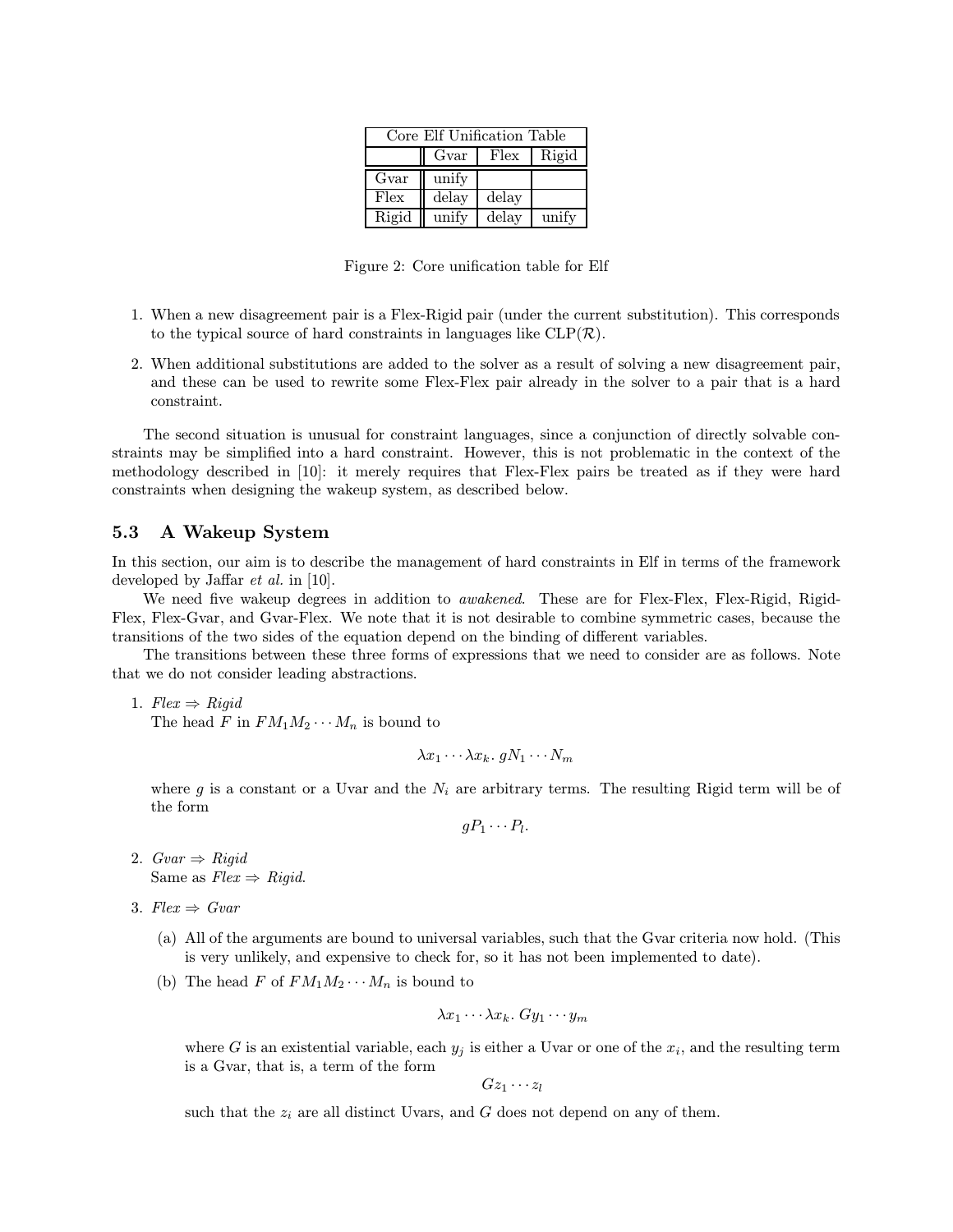4.  $Gvar \Rightarrow Flex$ The head F of  $Fx_1x_2\cdots x_m$  is bound to

 $\lambda x_1 \cdots \lambda x_k$ .  $GN_1 \cdots N_m$ 

where G is a an existential variable and the  $N_i$  are terms, such that the Gvar criteria are now violated. The resulting Flex term will be of the form

$$
GP_1 \cdots P_l.
$$

Notice that the above transitions admit the possibility of cycles: A Flex term can turn into a Gvar term when more information becomes available, and with still more information may turn back into a Flex term, all without backtracking. This makes the wakeup system cyclic, as shown in Figure 3. The two arcs shown using a thinner line correspond to the case that is expensive, unlikely, and omitted in the current implementation. We describe the generic wakeup conditions in symmetric pairs, to avoid notational clutter, and ignore the term that does not change in each pair.

## 6 Conclusion

Higher-Order Logic Programming languages differ substantially from other Constraint Logic Programming languages. However, our empirical evidence shows that the language design and implementation strategies that have made such a substantial difference to better known CLP languages are applicable here as well.

We believe that the main challenge in the design of an abstract machine and a compiler for HOLP languages that achieves Prolog's efficiency on Prolog-like programs is the design of a representation that permits efficient substitution of parameters for bound variables without incurring an undue overhead for the usual first-order unification computation.

### References

- [1] Pascal Brisset and Olivier Ridoux. The architecture of an implementation of λProlog: Prolog/mali. In D. Miller, editor, *Proceedings of the Workshop on the*  $\lambda$ *Prolog Programming Language*, pages 195– 200, Philadelphia, Pennsylvania, July 1992. University of Pennsylvania. Available as Technical Report MS-CIS-92-86.
- [2] N. G. de Bruijn. Lambda-calculus notation with nameless dummies: a tool for automatic formula manipulation with application to the Church-Rosser theorem. Indag. Math., 34(5):381–392, 1972.
- [3] Amy Felty. Specifying and Implementing Theorem Provers in a Higher-Order Logic Programming Language. PhD thesis, Department of Computer and Information Science, University of Pennsylvania, July 1989. Available as Technical Report MS-CIS-87-109.
- [4] Juergen Haas and Bharat Jayaraman. Interactive synthesis of definite-clause grammars. In Krzystof Apt, editor, Proc. Joint International Conference and Symposium on Logic Programming, pages 541– 555, Washington, DC, November 1992. MIT Press.
- [5] John Hannan. Investigating a Proof-Theoretic Meta-Language for Functional Programs. PhD thesis, University of Pennsylvania, January 1991. Available as technical report MS-CIS-91-09.
- [6] John Hannan and Frank Pfenning. Compiler verification in LF. In Andre Scedrov, editor, Seventh Annual IEEE Symposium on Logic in Computer Science, pages 407–418, Santa Cruz, California, June 1992. IEEE Computer Society Press.
- [7] Gérard Huet. A unification algorithm for typed λ-calculus. Theoretical Computer Science, 1:27–57, 1975.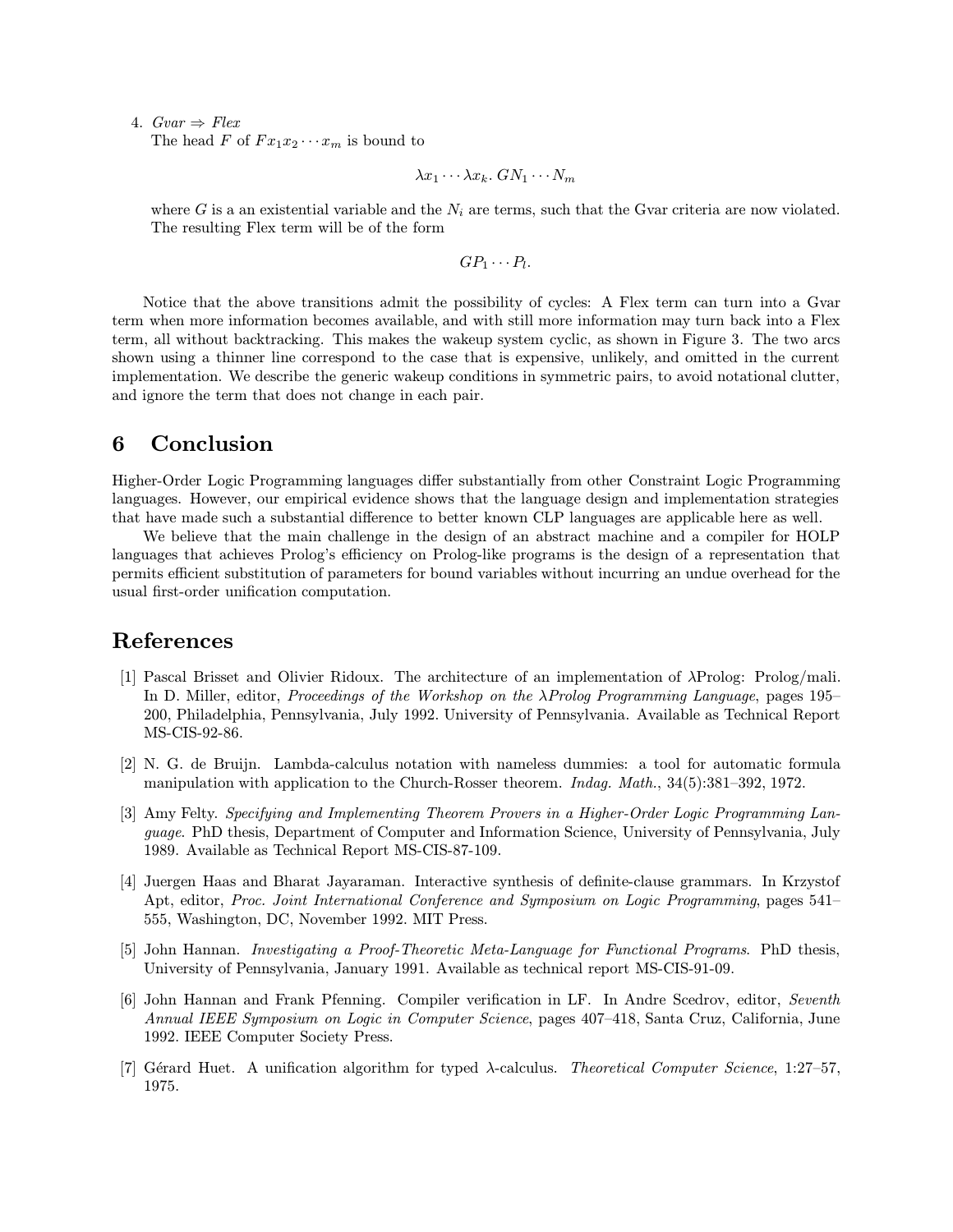

| F<br>G<br>R |  | $FM_1M_2\cdots M_n$<br>$Fx_1x_2\cdots x_m$<br>$fM_1M_2\cdots M_n$                                                                                                   |                                                                                                                                                                                      |
|-------------|--|---------------------------------------------------------------------------------------------------------------------------------------------------------------------|--------------------------------------------------------------------------------------------------------------------------------------------------------------------------------------|
|             |  | $F \rightarrow R$ $(\omega_1, \omega_2, \omega_{13}, \omega_{14}, \omega_{15}, \omega_{16})$ $F = \lambda x_1 \cdots \lambda x_k$ . $gN_1 \cdots N_m$               |                                                                                                                                                                                      |
|             |  | $F \rightarrow G \ (\omega_5, \ \omega_6)$                                                                                                                          | $M_1 = x_1 \wedge \cdots \wedge M_n = x_n$<br>$\wedge \quad Gvar(Fx_1 \cdots x_n)$                                                                                                   |
|             |  | $F \rightarrow G \ (\omega_3, \ \omega_4, \ \omega_{11}, \ \omega_{12}, \ \omega_{17}, \ \omega_{18}) \quad F = \lambda x_1 \cdots \lambda x_k. \ G y_1 \cdots y_m$ | $\wedge \quad (\lambda x_1 \cdots \lambda x_k. \ G y_1 \cdots y_m) M_1 \cdots M_n \rightarrow M'$<br>$\wedge$ $Gvar(M')$                                                             |
|             |  | $G \rightarrow R \ (\omega_9, \ \omega_{10})$                                                                                                                       | $F = \lambda x_1 \cdots \lambda x_k$ . $gN_1 \cdots N_m$                                                                                                                             |
|             |  | $G \rightarrow F \ (\omega_7, \ \omega_8)$                                                                                                                          | $F = \lambda x_1 \cdots \lambda x_k$ . $GN_1 \cdots N_m$<br>$\wedge$ $(\lambda x_1 \cdots \lambda x_k. GN_1 \cdots N_m)M_1 \cdots M_n \rightarrow M'$<br>$\neg Gvar(M')$<br>$\wedge$ |
|             |  |                                                                                                                                                                     |                                                                                                                                                                                      |

Figure 3: Wakeup system for Elf